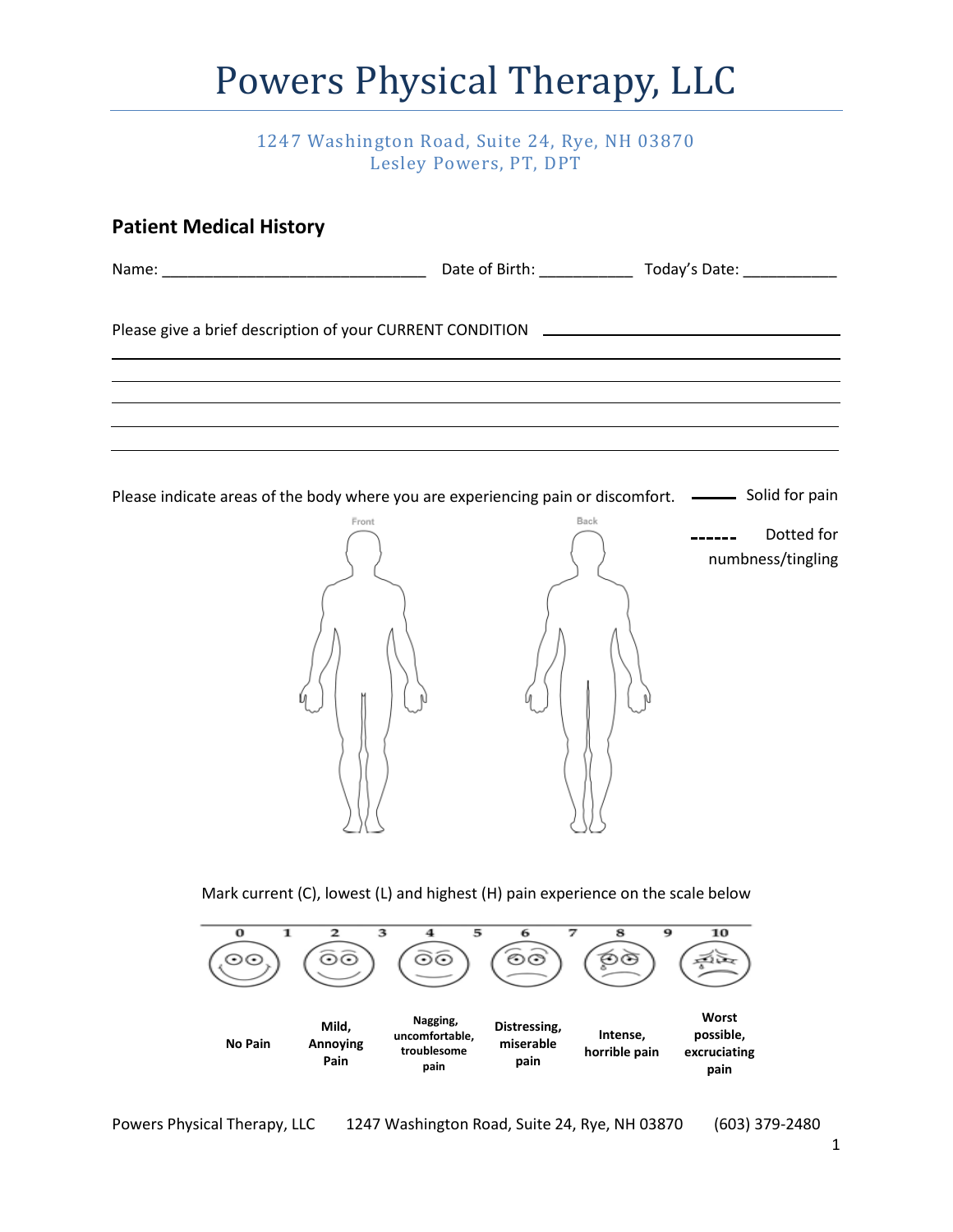# Powers Physical Therapy, LLC

| Please list all PAST SURGERIES and approximate dates (indicate the involved side) |                                                                                                                                                                                                                              |  |
|-----------------------------------------------------------------------------------|------------------------------------------------------------------------------------------------------------------------------------------------------------------------------------------------------------------------------|--|
|                                                                                   |                                                                                                                                                                                                                              |  |
|                                                                                   |                                                                                                                                                                                                                              |  |
| Please list all past INJURIES and MAJOR or CURRENT ILLNESSES                      |                                                                                                                                                                                                                              |  |
|                                                                                   |                                                                                                                                                                                                                              |  |
| the contract of the contract of the contract of the contract of                   | the control of the control of the control of the control of the control of the control of<br>the contract of the contract of the contract of the contract of the contract of<br><u> 1989 - Andrea Andrew Maria (b. 1989)</u> |  |
|                                                                                   |                                                                                                                                                                                                                              |  |
|                                                                                   |                                                                                                                                                                                                                              |  |

#### Please list all current MEDICATIONS and SUPPLEMENTS (or attach a list)

| <b>Medication Name</b> | Dosage | Frequency | Method of Administration<br>(Oral, topical, etc.) | <b>Notes</b> |
|------------------------|--------|-----------|---------------------------------------------------|--------------|
|                        |        |           |                                                   |              |
|                        |        |           |                                                   |              |
|                        |        |           |                                                   |              |
|                        |        |           |                                                   |              |
|                        |        |           |                                                   |              |
|                        |        |           |                                                   |              |
|                        |        |           |                                                   |              |
|                        |        |           |                                                   |              |